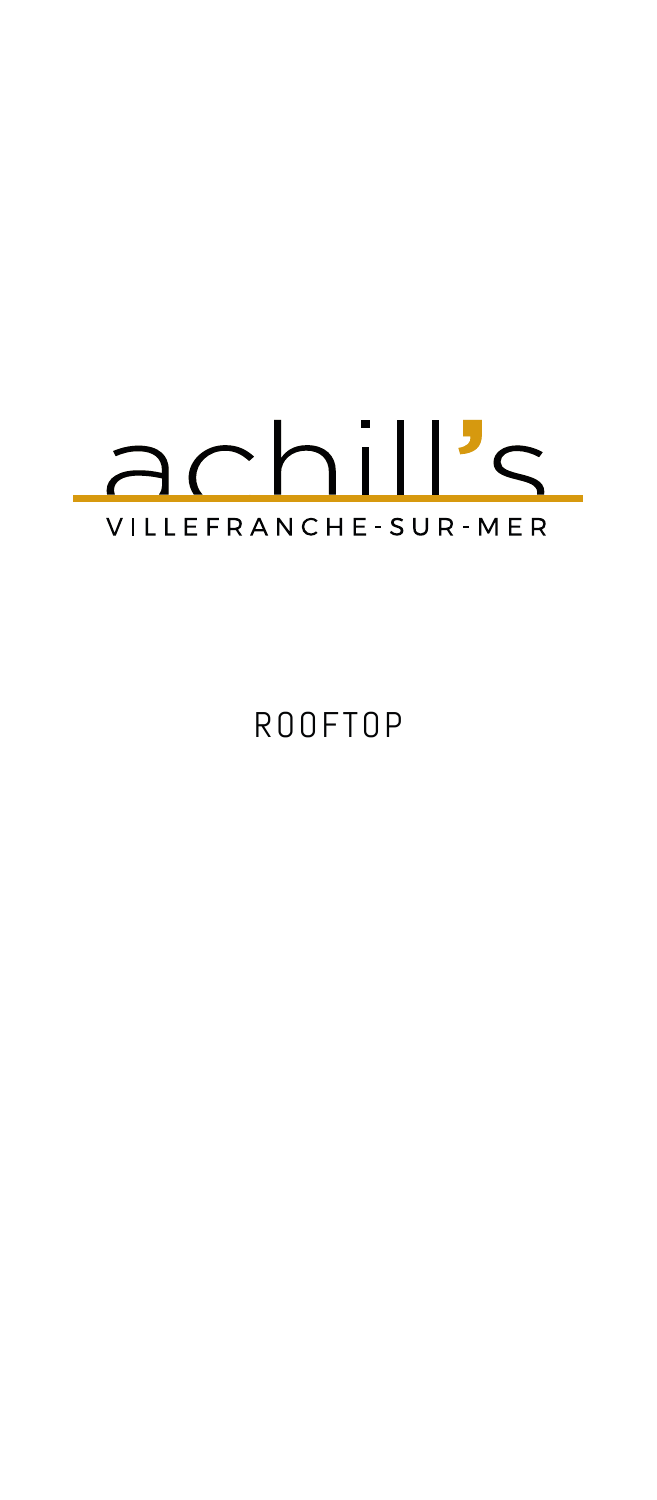## PASSION TAPAS



| AUBERGINES GRILLÉES ET SA COMPOTÉE DE TOMATES<br><b>TOAST FOCACCIA</b> | 13,00€ |
|------------------------------------------------------------------------|--------|
| <b>GUACAMOLE MAISON</b><br><b>TOAST FOCACCIA</b>                       | 12,00€ |
| <b>BURRATA 330G</b><br>HUILE PARFUMÉE AU BASILIC ET COULIS DE TOMATES  | 14,00€ |
| <b>FOIE-GRAS MI-CUIT AU SAUTERNES</b><br><b>CRÈME DE TRUFFE</b>        | 17,00€ |
| <b>BRIE DE MEAUX</b><br><b>FARCI À LA CRÈME DE TRUFFE</b>              | 15,00€ |
| ASSIETTE DE COPPA TRANCHÉE                                             | 12,00€ |
| MINI CEVICHE D'ESPADON ET DAURADE<br>ANANAS ET FRUITS DE LA PASSION    | 14,00€ |
| MINI TATAKI DE BOEUF PANÉ AU 3 SÉSAMES<br>SAUCE YAKITORI               | 14,00€ |
| SAINT-MARCELLIN PANÉ AUX NOISETTES ET MIEL                             | 15,00€ |
| CAMEMBERT RÔTI AUX ÉCHALOTTES ET LARDONS FUMÉS                         | 14,00€ |
| CROUSTILLANTS DE POULET AUX CÉRÉALES                                   | 13,00€ |
| <b>RAVIOLI FRITS AUX 5 FROMAGES</b><br><b>COULIS FRAIS DE TOMATES</b>  | 15,00€ |
| MINI TARTARE DE THON<br><b>SAUCE ASIA</b>                              | 15,00€ |
| ASSIETTE DE JAMBON CRU PARFUMÉ À LA TRUFFE                             | 14,00€ |
| «INFARINATA» DE LA MER<br><b>SAUCE TARTARE</b>                         | 13,00€ |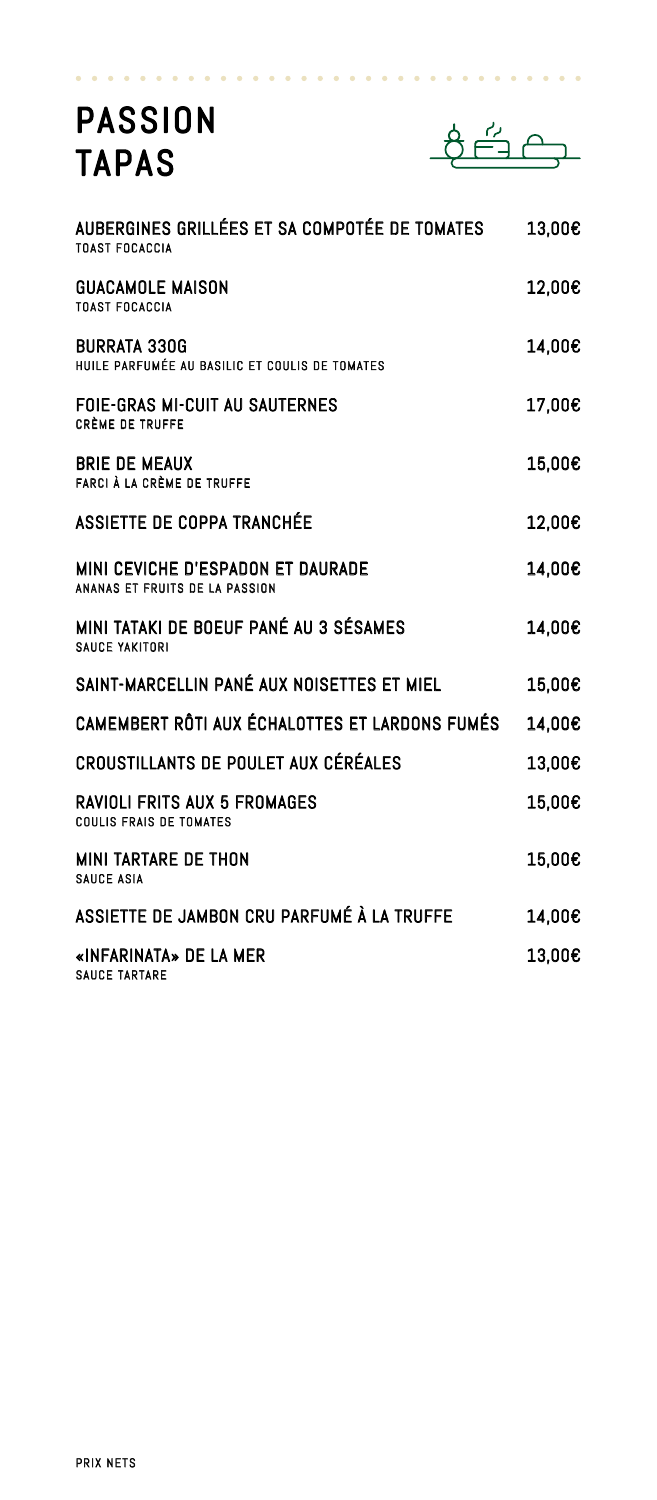| <b>COCKTAILS SIGNATURES</b>                                                                                                                                                                                                  |         |
|------------------------------------------------------------------------------------------------------------------------------------------------------------------------------------------------------------------------------|---------|
| <b>MISTER ELIOTT</b><br>UN MÉLANGE DE SAVEURS A BASE DE VODKA ZUBROWKA BIALA INFUSÉE<br>À LA VANILLE, LIQUEUR DE VANILLE, FRUIT DE LA PASSION FRAIS, PURÉE<br>DE PASSION ET SUCRE VANILLÉ D'ACHILLE.                         | 13,00 € |
| LE VICTORIA<br>UN COCKTAIL FAÇON CAÏPIRINHA AVEC PETIT RHUM ARRANGÉ, INFUSÉ<br>À L'ANANAS VICTORIA, CITRON VERT, SUCRE ROUX ET LIQUEUR DE CHAMBORD.                                                                          | 14,00 € |
| <b>TIRAMISU</b><br>UN SUBTIL MÉLANGE DE PATRON XO CAFÉ ET BAILEYS AVEC MASCARPONE<br>ET EXPRESSO. SAUPOUDRÉ DE CACAO.                                                                                                        | 14,00 € |
| <b>ACHILL'S OLD FASHIONED</b><br>FABRICATION CLASSIQUE DU OLD FASHIONED AVEC DU WOODFORD RESERVE<br>BOURBON INFUSÉ A LA PECHE FRAICHE, BITTER ORANGE, SUCRE ROUX SERVI<br>AVEC BATTON DE CANELLE.                            | 14,00 € |
| <b>3 BERRIES DAIQUIRI</b><br>UNE LARGE MESURE DE RHUM BACARDI 4, CRÈME DE MÛRE ET<br>FRAMBOISE, JUS DE CITRON, PURÉE DE FRAISE MIXÉE AVEC FRAMBOISES,<br>FRAISES ET MÛRES FRAICHES. SERVI FROZEN.                            | 12,50 € |
| <b>BACK TO BLACK</b><br>RHUM SAILOR JERRY, INFUSÉ AUX ÉPICES, JUS DE CITRON, SIROP<br>DE VANILLE, MÛRES FRAÎCHES, FRAMBOISES FRAÎCHES, TOP UP GINGER BEER.                                                                   | 12,00 € |
| <b>SWEET GARDEN</b><br>JUSTE ÉQUILIBRE ENTRE BASILIC, VODKA ZOBROWKA BIALA,<br>AMARETTO, JUS DE CITRON FRAIS ET JUS D'ANANAS.                                                                                                | 13,00 € |
| <b>BOBBIE'S</b><br>VOUS CONNAISSEZ LE MISTER ELIOTT, VOILÀ SA PETITE SŒUR<br>UN MÉLANGE DE PETIT RHUM ARRANGÉ SAVEUR MANGUE PASSION ET DE SUCRE<br>VANILLÉ MAISON, PURÉE ET FRUIT DE LA PASSION FRAIS, TOP UP CHAMPAGNE.     | 14,00 € |
| LE BLUE MOON<br>ASSOCIATION PARFAITE DE GIN HENDRICKS NEPTUNIA ET CURAÇAO<br>BLEUE ET DE LIMONADE MAISON AU CONCOMBRE, TOP-UP AMARETTO.                                                                                      | 14,00 € |
| <b>APPLE PIE</b><br>UNE AGRÉABLE INFUSION DE VODKA ZUBROSKA BIALLA À LA POMME<br>FLAMBÉE AU CALVADOS ET CARAMEL VANILLÉ MAISON, LE TOUT AGRÉMENTÉ<br>D'UN JUS DE POMME BIO ET DE SIROP DE SPECULOOS.                         | 13,00 € |
| <b>COFFE FOR THE KING</b><br>VOUS DÉCOUVRIREZ AVEC DÉLICATESSE LE DÉLICIEUX RHUM NIÇOIS<br>« TUE DIABLE » AU CAFÉ, DANS UN SUBTILE MÉLANGE AU BAILEY'S,<br>KALUHA ET BITTER CHOCOLAT AZTEC FEE BROTHERS, TOP-UP GINGER BEER. | 14.00 € |
| TIMUT PEPPER<br>LE CARACTÈRE FORT DE LA BAIE DE PAMPLEMOUSSE INFUSÉE DANS<br>UN GIN FORD'S SHAKÉ DRY MARTINI, SAINT-GERMAIN, JUS DE CITRON<br>ET JUS DE CRAMBERRY.                                                           | 14,00 € |
| LE SAINT VALENTIN<br>UNE INFUSION D'AMOUR DANS UN THÉ ROUGE KUSMI TEA, REHAUSSÉE<br>AU SIROP DE ROSE, LIQUEUR DE CHAMBORD ET VODKA ZUBROSKA BIALA<br>INFUSÉE À LA CERISE AMARENA.                                            | 14,00 € |
| LE RED DRAGON<br>LA DOUCE DE CRÈME MARRA DES BOIS FRAPPÉE À LA VODKA GREY<br>GOOSE CHERRY, FRAISE FRAÎCHE, JUS DE CRANBERRY ET JUS DE CITRON.                                                                                | 14,00 € |
| LE DETOX<br>UNE DOUCEUR DE MACÉRATION DE FEUILLES DE MENTHE, CITRON VERT,<br>CASSONADE ET GINGEMBRE FRAIS DÉTOXIFIÉE À LA CACHAÇA ET SAINT-GERMAIN.                                                                          | 14,00 € |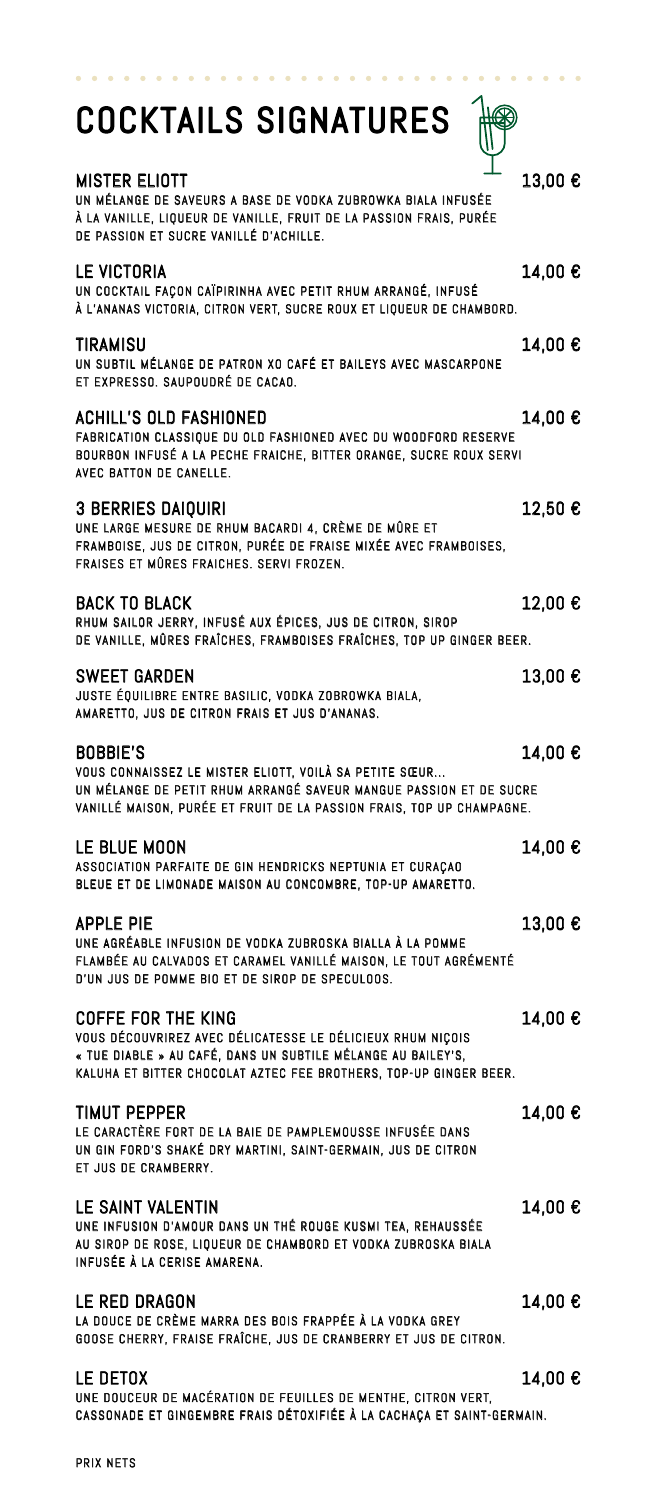| GIN & TONIC<br><b>SPECIAL SERVE</b>                                                |        | V.5CL B.70CL     |
|------------------------------------------------------------------------------------|--------|------------------|
|                                                                                    |        |                  |
| <b>BOMBBAY SAPPHIRE ANGLETERRE - 40°</b><br>FEVER TREE CLASSIC TONIC               |        | 12,00 € 120,00 € |
| HENDRICKS ECOSSE - 41.4°<br><b>FEVER TREE CLASSIC TONIC</b>                        |        | 14,00 € 140,00 € |
| HENDRICKS ORBIUM<br><b>FEVER TREE EDELFLOWER</b>                                   |        | 14,00 € 140,00 € |
| HENDRICKS NEPTUNIA<br><b>FEVER TREE MEDITERRANEAN</b>                              |        | 14,00 € 140,00 € |
| GIN MARE ESPAGNE - 42.7°<br>FEVER TREE MEDITERRANEAN TONIC                         |        | 14,00 € 140,00 € |
| <b>BULLDOG</b><br><b>FEVER TREE TONIC</b>                                          |        | 13,00 € 130,00 € |
| ROKU JAPON - 43°<br><b>FEVER TREE GINGER TONIC</b>                                 |        | 13,00 € 130,00 € |
| <b>NORMINDIA BARREL AGED FRANCE - 44,1°</b><br>FEVER TREE ELDERFLOWER TONIC        |        | 13,00 € 130,00 € |
| LE GALLET GIN NICOIS AU BASILIC - FRANCE - 37,5°<br>FEVER TREE MEDITERRANEAN TONIC |        | 13,00 € 130,00 € |
| <b>FORDS FEVER TREE</b><br>SICILIAN LEMON TONIC                                    |        | 12,00 € 120,00 € |
| ATOPIA (SANS ALCOOL)<br>FEVER TREE ELDERFLOWER TONIC                               | 10,00€ |                  |

## SPRITZ DU ACHILL'S  $\overrightarrow{\phi}$

 $\bullet\hspace{0.2cm}\bullet\hspace{0.2cm}\bullet\hspace{0.2cm}\bullet\hspace{0.2cm}\bullet\hspace{0.2cm}\bullet\hspace{0.2cm}\bullet\hspace{0.2cm}\bullet\hspace{0.2cm}\bullet\hspace{0.2cm}\bullet\hspace{0.2cm}\bullet\hspace{0.2cm}\bullet\hspace{0.2cm}\bullet\hspace{0.2cm}\bullet\hspace{0.2cm}\bullet\hspace{0.2cm}\bullet\hspace{0.2cm}\bullet$ 

| L'APÉROL SPRITZ<br>APÉROL, MARTINI PROSECCO, EAU GAZEUSE, TRANCHE D'ORANGE,<br><b>OLIVES VERTES</b>                 | 10,00 €                    |
|---------------------------------------------------------------------------------------------------------------------|----------------------------|
| LE SAINT GERMAIN SPRITZ<br>LIQUEUR ST GERMAIN, MARTINI PROSECCO, EAU GAZEUSE, TWIST<br><b>DE CITRON</b>             | 10,00 €                    |
| LE MARTINI FIERO SPRITZ<br>MARTINI FIERO, MARTINI PROSECCO, EAU GAZEUSE, TRANCHE<br><b>D'ORANGE, OLIVES VERTES</b>  | $10,00 \text{ }\mathbf{E}$ |
| APPLE JACK SPRITZ<br>JACK DANIEL'S APPLE, MARTINI PROSECCO, EAU GAZEUSE, TRANCHE<br>D'ORANGE ET DE POMME DÉSIDRATÉE | $10,00 \text{ } \in$       |
| CHAMBORD SPRITZ<br>LIOUEUR DE CHAMBORD, PROSCECO, EAU GAZEUSE, MÛRE FRAICHE                                         | 10,00 €                    |
| FLOREAL MARTINI SPRITZ (SANS ALCOOL)                                                                                | 10.00€                     |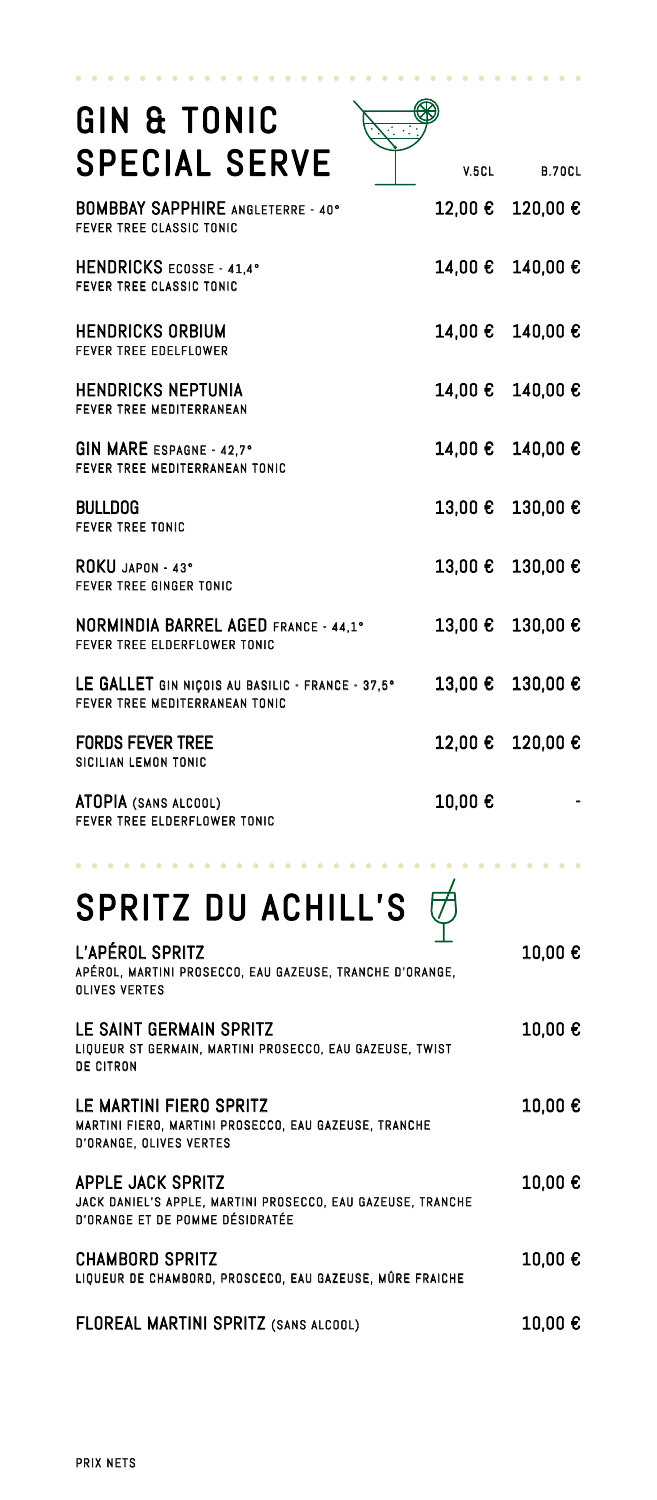## **CHAMPAGNES**

|                                                                                                                                                                             | C. 12CL                        |                                         | B. 75CL M. 150CL | G. 300CL |
|-----------------------------------------------------------------------------------------------------------------------------------------------------------------------------|--------------------------------|-----------------------------------------|------------------|----------|
| <b>HENRI MANDOIS BRUT</b><br>PERRIER JOUËT<br><b>BLANC DE BLANC</b><br><b>CHAMPAGNE RUINART</b><br><b>CUVÉE ROSÉ</b><br>CHAMPAGNE DOM PERIGNON<br><b>CODE ROUGE CRÉMANT</b> | 10,00 €<br>-<br>$\blacksquare$ | 165,00€<br>150,00€<br>270,00€<br>45,00€ |                  |          |
| <b>BLANC DE BLANC</b><br>GÉRARD BERTRANT<br><b>DEUTZ</b>                                                                                                                    |                                | 105,00€                                 | 230,00€          | 490,00€  |



 $\alpha$ 

A

### PROVENCE

## $ROSÉ$  BY OLIVIER  $\qquad 7,00€$  20,00€ 31,00€  $\qquad$  31,00€

 Rosé pâle à la robe saumonée. Nez féminin sur des nuances de fleurs blanches et de mimosa. La bouche est équilibrée, marquée par des notes

de fruits jaunes. La finale est généreuse et pleine de soleil.

## M DE MINUTY  $0.00\epsilon$  - 41,00 $\epsilon$

### CÔTE DE PROVENCE AOP

 Robe rose saumon. Nez fruité et élégant. Bouche sur la fraîcheur et le fruit.

### CHÂTEAU SAINTE ROSELINE  $-$  46.00€ 98.00€ LAMPE DE MÉDUSE

## CÔTE DE PROVENCE CRU CLASSÉ AOC

*Charles Committee* 

 Sa robe claire est légèrement saumonée. Arômes complexes et intenses qui révèlent des notes de fraises et d'agrumes. En bouche on retrouve la fraîcheur des agrumes. Gras et rond il offre une très belle longueur en bouche.

## MAPLIER MAPLIER - - 56,00€ - CÔTE DE PROVENCE AOP

 Une belle robe à la nuance saumonée, aux reflets or rose brillants et limpides, au nez puissant et riche de fruits blancs avec un accent de prune.

### LANGUEDOC

## GRIS BLANC  $6,50\epsilon$  - 27,00€ 60.00€ GÉRARD BERTRAND

 $\sim$ 

IGP PAYS D'OC

 Un rosé au profil original, d'une couleur rose très pâle, avec des nuances de gris et de blanc. Au nez se mêlent des arômes très friands de petits fruits rouges. En bouche, un léger perlant donne au vin toute sa fraicheur et exalte le fruit. Elégante, la finale se développe sur une note fraiche et minérale.

### $S$ OURCE OFF JOY  $-$  36.00€ GÉRARD BERTRAND BIO - IGP PAYS D'OC

 La robe est d'une belle couleur rose brillant. Au nez, l'intensité du fruit met en avant des arômes complexes de fraises et de cerises, avec quelques notes de réglisse. L'ampleur et la rondeur étonnantes en bouche sont équilibrées par la fraîcheur de cette cuvée. Vive et élégante, la finale persiste sur des notes de petits fruits rouges.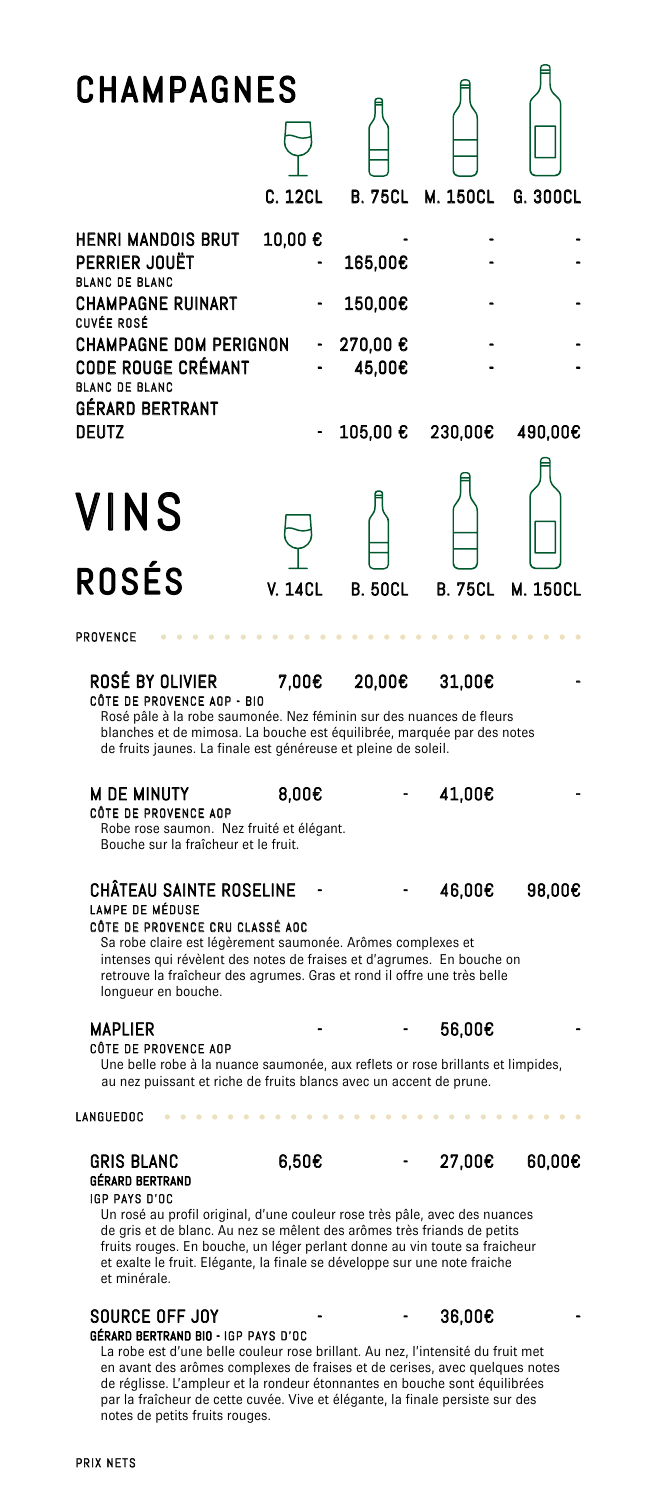## SYRAH PRIMA NATURE RESERVE SPÉCIALE 6,50€ 27.00€

 IGP PAYS D'OC «BIO SANS SULFITES» Robe rouge très profonde. Nez de fruits noirs, épices et réglisse. Bouche ronde et généreuse.

## LA FORGE  $-$  118.00€

GÉRARD BERTRAND

GÉRARD BERTRAND

LANGUEDOC

## GÉRARD BERTRAND AOP CORBIÈRES BOUTENAC

 Doté d'une robe sombre, couleur cerise mûre, le nez explosif s'ouvre sur des notes de toast grillé d'épices et girofle, avec une grande sucrosité aux tannins doux.

## VALLÉE DU RHÔNE

 Robe rouge vif soutenu. Nez de fruits rouges et de mûres avec une pointe de poivre subtile. En bouche, l'attaque est souple. Beaucoup de rondeur sur des arômes de fruits rouges.

## CHEVALIER D'ANTHELME **and a** 29.00€ CÔTES DU RHÔNE AOC

 La robe est de couleur rouge grenat. Au nez, des notes de fruits noirs confiturés, cerise, réglisse, épices. La bouche est ronde avec une finale dominée par des notes confites, épicées et poivrées. Les tanins sont bien fondus.

### DOMAINE LAFOND, CUVÉE «ROC ÉPINE» 176,00€ CHÂTEAUNEUF DU PAPE «AOC BIO»

 La robe est de couleur rubis intense et profond. Au nez, des arômes complexes de cannelle, griottes et fruits cuits. En bouche, l'attaque est puissante et structurée, les tanins sont fondus. Notes poivrées et vanillées.

### **BOURGOGNE**

PRIX NETS

## PINOT NOIR «LES PETITES PIERRES» 9,00€ 41,00€

. . . . . . . .

 Quelques notes de sous-bois et épices se mélangent dans une robe rouge rubis d'une belle trame aromatique aux fruits rouges.

## DOMAINE LAURENT GAULTIER, CUVÉE «GRAND CRAS» 34,00€ MORGON AOC

 Vin très complexe, charnu et puissant, avec des arômes de kirsch, cassis et quelques notes minérales dans les premières années puis des arômes de fraises ou griottes compotées aux notes puissantes laissant place à un velouté remarquable et une belle longueur en bouche.

ORANGE GOLD 7,50€  $-$  36,00€

 Le vin orange est un vin blanc vinifié comme un vin rouge, avec la peau de raisins. Le résultat en est cette belle couleur or orangé et un nez fruité. Le vin orange Gold bio développe en bouche des notes d'agrumes relevées d'épices.



## DOMAINE PRADELLE 8.50€ 41.00€

CROZES HERMITAGE AOC

## **COUP DE COEUR DU ACHILL'S**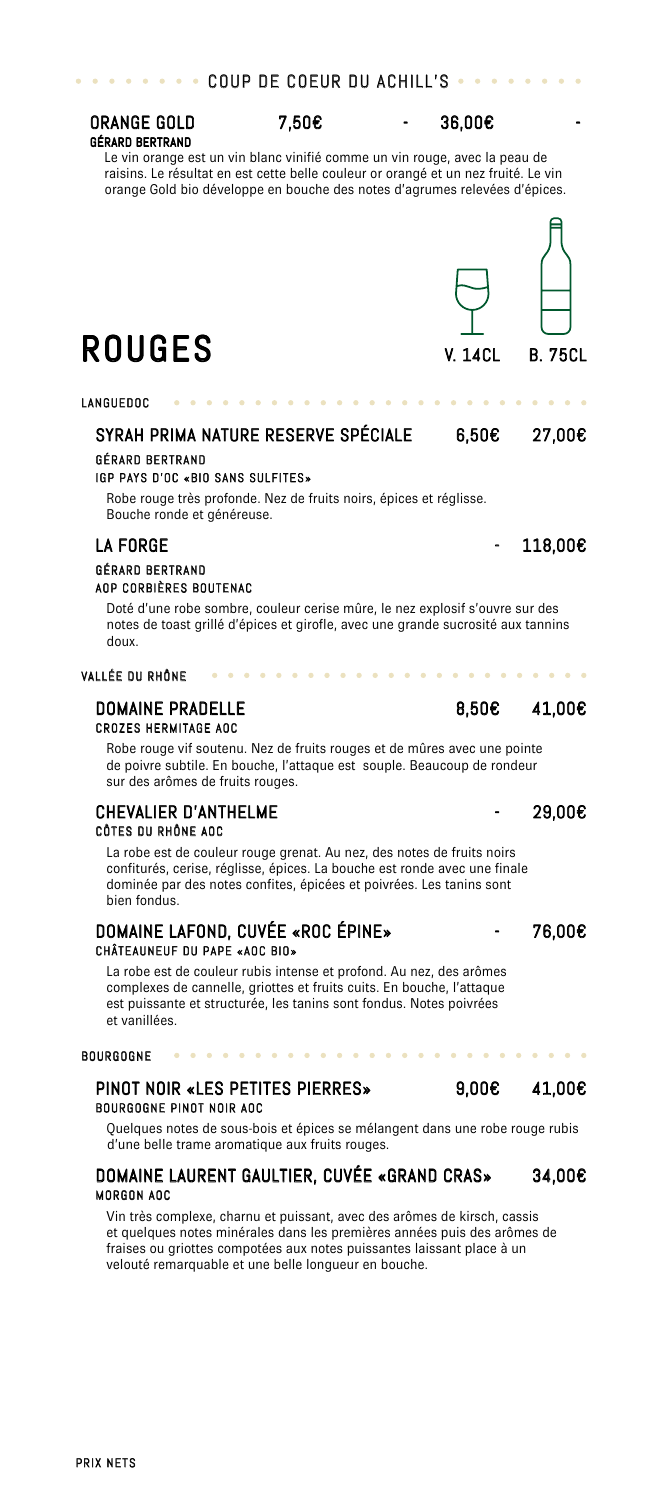

### BORDEAUX

CHÂTEAU LE MONGE 7,50€ 18,00€ 31,00€

## MÉDOC AOP

 Robe soutenue et profonde. Au nez, des arômes de fruits rouges macérés accompagnés de notes légèrement épicées. La bouche est ronde et d'une grande souplesse, soutenue par des tanins fondus.

 $\begin{array}{cccccccccc} \bullet & \bullet & \bullet & \bullet & \bullet & \bullet & \bullet \end{array}$ 

## BARON DE BRANE - - 82,00€<br>MARGAUX AOP

 2ème vin du Château Brane - Cantenac. Belle robe de couleur pourpre. Le nez est dominé par des fruits rouges (framboise, cerise), noirs (mûre) et des notes épicées. En bouche, l'attaque est souple, évolution tout en rondeur et finesse puis tannique.

## LES HAUTS DE LA GAFFELIÈRE GAFFELIÈRE - - 44,00€ ST EMILION AOC

 Robe d'une belle couleur violine. Nez élégant sur les fruits rouges confiturés, rehaussé par de légères notes torréfiées. En Bouche, une matière souple et fondue. Belle puissance et exceptionnelle persistance.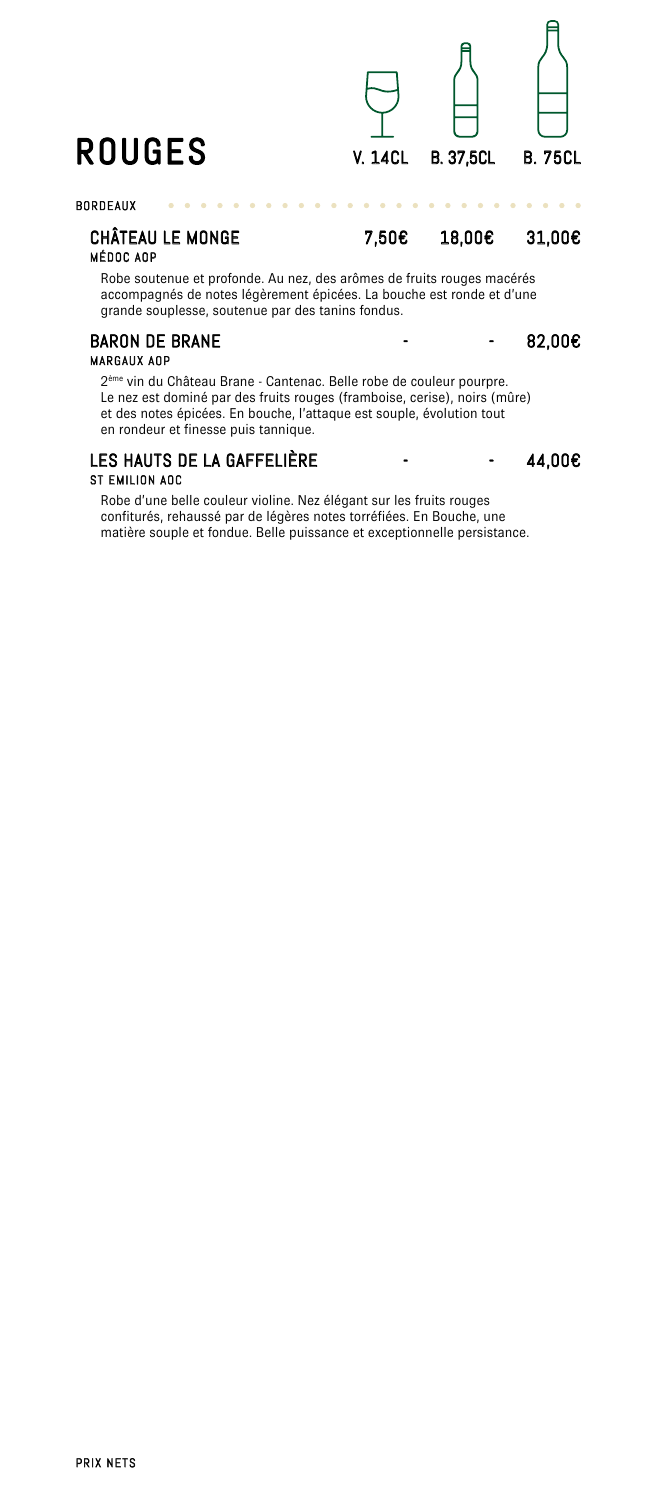| <b>BLANCS</b>                                                                                                                                                                                                                                                                                                                             | <b>V. 14CL</b>        | <b>B. 50CL</b> | <b>B. 75CL</b> |
|-------------------------------------------------------------------------------------------------------------------------------------------------------------------------------------------------------------------------------------------------------------------------------------------------------------------------------------------|-----------------------|----------------|----------------|
| LANGUEDOC                                                                                                                                                                                                                                                                                                                                 |                       |                |                |
| SAUVIGNON «RÉSERVE SPÉCIALE» 6,00€<br>GÉRARD BERTRAND<br>IGP PAYS D'OC<br>Robe jaune or, teintée verte. Au nez, de beaux arômes d'agrumes, voir de<br>mentholen. Une belle rondeur en bouche.                                                                                                                                             |                       |                | 25,00€         |
| CHARDONNAY «RÉSERVE SPÉCIALE» 7,00€<br>GÉRARD BERTRAND<br>IGP PAYS D'OC<br>Frais et savoureux, ce 100 % Chardonnay aux notes fraîches d'agrumes, de                                                                                                                                                                                       |                       |                | 35,00€         |
| pommes mûres et de fleurs blanches que l'on retrouve aussi bien au nez qu'à<br>la bouche. Ce vin, délicat, est d'une belle vivacité.                                                                                                                                                                                                      |                       |                |                |
| UBY N°3 COLOMBUGNY UNI<br>VIN DE PAYS DES CÔTES DE GASCOGNE<br>Un joli nez, complexe et intense, de fruits exotiques et de nuances<br>mentholées. On retrouve ces dernières dès l'attaque, vive et franche, qui<br>ouvre sur un palais rondelet enrobé de fruits mûrs.                                                                    | 6,00E                 |                | 23,00€         |
| UBY N°4 GROS & PETIT MANSENG<br>VIN MOELLEUX DE PAYS DES CÔTES DE GASCOGNE<br>Robe jaune paille. Nez sur le fruit (ananas, mangue) et pointe de miel.<br>Bouche veloutée et onctueuse sur des arômes de coings et de citrons confits.                                                                                                     | 7,50€                 |                | 36,00€         |
| VALLÉE DU RHÔNE                                                                                                                                                                                                                                                                                                                           |                       |                |                |
| <b>LES GALETS DORÉS</b><br>CHÂTEAU MOURGUES DU GRÈS<br>COSTIERES DE NIMES AOC - BIO<br>Robe jaune clair aux reflets dorés. Notes fruitées (agrumes), florales<br>(genêt) et minérales (pierre à fusil). Bouche vive, minérale et charnue<br>avec un fruit généreux et intense. Bel équilibre entre soyeux et fraîcheur,<br>longue finale. |                       |                | 27,00€         |
| PROVENCE<br>.                                                                                                                                                                                                                                                                                                                             | $\bullet\quad\bullet$ |                |                |
| <b>VIOGNIER «LES ILES BLANCHES»</b>                                                                                                                                                                                                                                                                                                       | 6,50€                 |                | 28,00€         |
| <b>IGP GARD</b><br>100% viognier. Vin blanc sec, belle robe dorée. Le nez est fruité avec<br>des notes de fruits blancs frais, de fruits exotiques. Bonne typicité du<br>cépage. Elégance et finesse. L'équilibre en bouche est rond, beaucoup<br>de gras et de fraicheur.                                                                |                       |                |                |
| <b>DOMAINE ESTELLO</b><br>CÔTES DE PROVENCE AOP<br>D'une couleur or pâle brillante, son élégance au nez fin apportera en bouche                                                                                                                                                                                                           |                       | 18,00€         | 27,00€         |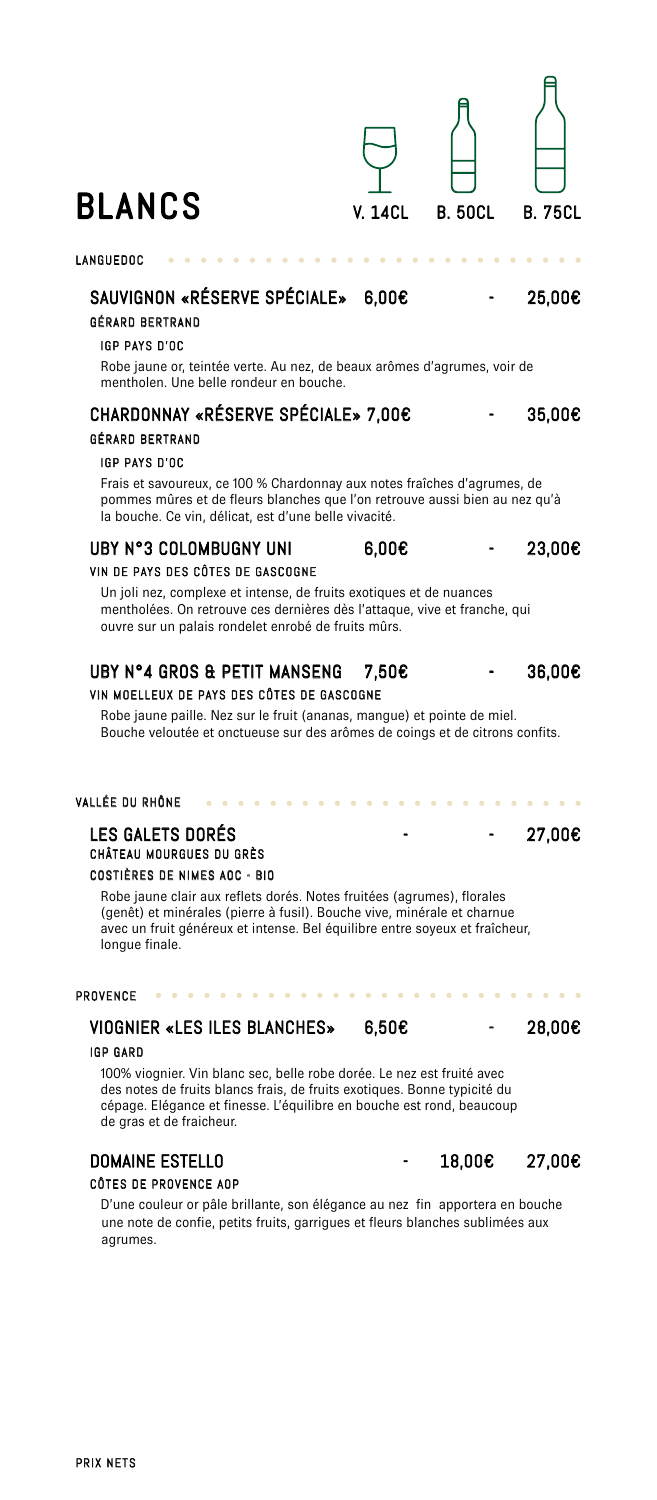## DOMAINE LONG DEPAQUIT 11,00€ - 50,00€

 $\sim$   $\sim$ 

### CHABLIS AOC

BOURGOGNE

 Robe limpide et cristalline, couleur jaune pâle aux nuances vert-clair. Nez très pur (fleurs blanches, silex). Bouche élégante aux notes d'amandes et une belle vivacité.

### MAISON LOUIS JADOT FOR CONTRACT - 105,00€ MERSAULT AOC

 Un nez sur les fruits à chairs blanches très murs comme l'abricot ou la pêche. En bouche, c'est avant tout un vin séduisant, rond et ample sur le palais, avec une bonne acidité en finale, ce qui permet au vin de ne pas être trop lourd.

### VALLÉE DE LA LOIRE

## DOMAINE PATRICE MOREUX 9,00€  $-$  48,00€ SANCERRE

 Dans une sublime robe jaune clair, brillants reflets verts, vous trouverez un vin au nez fin, agrumes aux arômes dentelés parfumant de matière charnue et riche.

### DOMAINE PATRICE MOREUX 9,00€  $-$  44,00€ POUILLÉ FUMÉ

 Un vin au nez expressif, feuilles de cassis agrumes et touches de silex dans une robe jaune qui se livre avec générosité et exubérance sur une fraîcheur finement dosée.

### DOMAINE VESSIGAUD POMAINE VESSIGAUD POUILLY FUISSÉ AOC

 La couleur Or Jaune rappelle l'élevage en fût de chêne. Les nombreuses larmes annoncent beaucoup de gras. Nez déjà expressif avec des nuances florales et minérales. Les notes d'épices, de thé et de miel sont encore sous-jacentes. La bouche est riche et onctueuse, les notes de pêche et de poire se mêlent aux notes d'amande. Beaucoup d'équilibre et de longueur.

 $BLANCS$  V.14CL B. 50CL B. 75CL

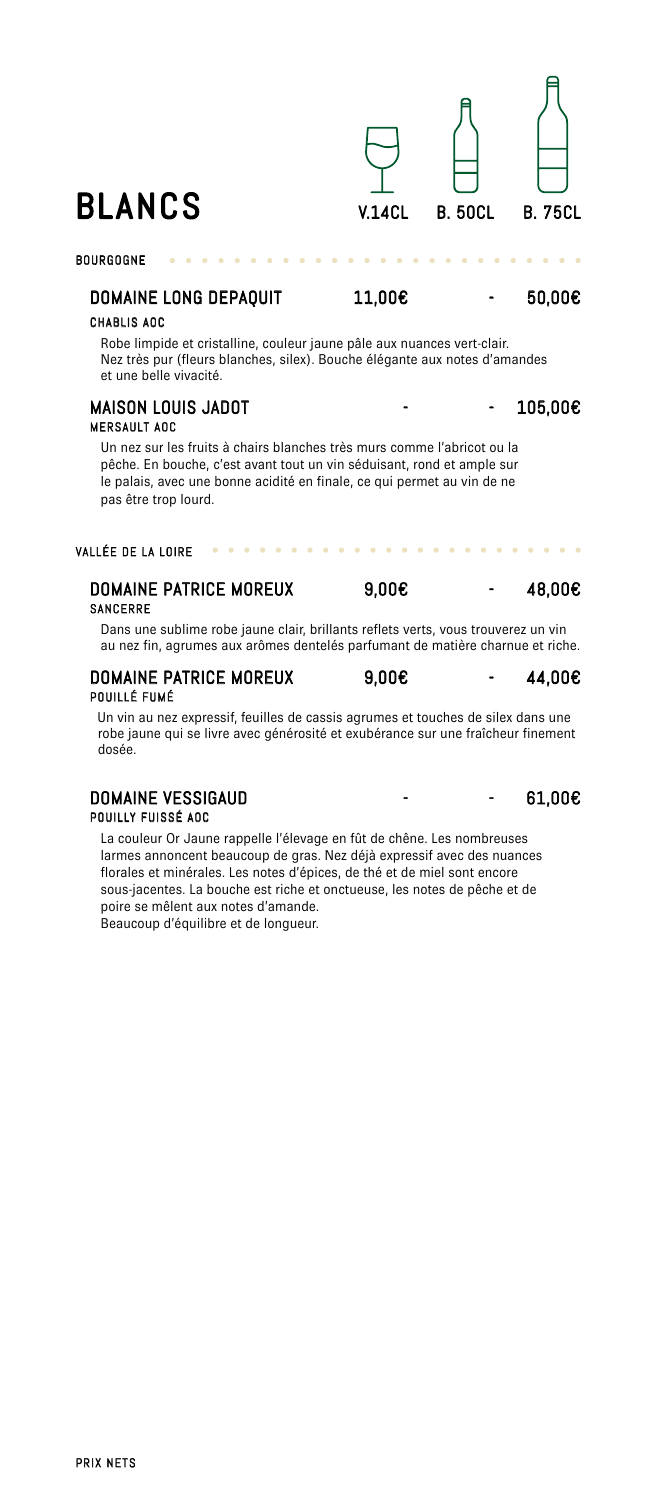# LES SPIRITUEUX

## CAVE À RHUMS SHOT.3CL V.5CL B.70CL

in a strain and

**Allen Adams** 

| <b>SAILOR JERRY</b>                  |       | 9,00E  | 100,00€ |
|--------------------------------------|-------|--------|---------|
| <b>BACARDI 4 ANS</b>                 |       | 10,00€ | 120,00€ |
| <b>SANTA TERRESSA 1796</b>           |       | 15,00€ | 160,00€ |
| <b>SECHA DE LA SILVA CAFÉ/CACAO</b>  |       | 12,00€ | 130,00€ |
| <b>DON PAPA</b>                      | 7,00€ | 14,00€ | 160,00€ |
| TUE DIABLE RHUM NIÇOIS               | 7,00€ | 12,00€ | 130,00€ |
| TUE DIABLE OLIVE RHUM NICOIS         | 7,00€ | 12,00€ | 130,00€ |
| TUE DIABLE CAFÉ RHUM NICOIS          | 7,00€ | 12,00€ | 130,00€ |
| LA PART DU DIABLE (FUMÉ) RHUM NIÇOIS | 6,00E | 12,00€ | 130,00€ |
| ZACAPA 23 ANS                        |       | 18,00€ | 180,00€ |
| <b>DIPLOMATICO</b>                   | 7,00€ | 14,00€ | 160,00€ |
| <b>DEAD'S MAN FINGER</b>             | 6,00E | 12,00€ | 120,00€ |
| SPICED/PINEAPPLE/CBD/COCONUTS        |       |        |         |

|  | WHISKIES |
|--|----------|
|  |          |

SHOT.3CL V.5CL B.70CL

| <b>JAMESON</b>                   |                | 10,00 €          |                   |
|----------------------------------|----------------|------------------|-------------------|
| <b>JACK DANIEL'S</b>             | 6,00E          | 10,00€           | 130,00€           |
| JACK DANIEL'S APPLE, FIRE, HONEY | $6,00 \in$     | 10,00 $\epsilon$ | 130,00 $\epsilon$ |
| JOHNNIE WALKER BLACK LABEL       | 0.006          | 10,00€           | 140,00 $\epsilon$ |
| <b>GLENFIDDISH TRIPLE OAK</b>    | $\blacksquare$ | 12,00 €          | 150,00€           |
| LE GLENDFIDDISH 20 ANS IPA       | $\blacksquare$ | 17,00 €          | 170,00€           |
| LAGAVULIN 16 ANS                 | $\blacksquare$ | 18,00€           | 180,00€           |
| WOODFORD RYE                     | $\blacksquare$ | $12,00$ €        | 130,00 €          |
| WOODFORD RESERVE BOURBON         | $\blacksquare$ | 12,00 €          | 130,00 $\epsilon$ |
| <b>BENRIACH SMOKY TEN</b>        | 7.00E          | 14.00 $\epsilon$ | 150,00 $\epsilon$ |
| <b>BALVENIE 12 ANS</b>           |                | 18,00 €          | 180,00€           |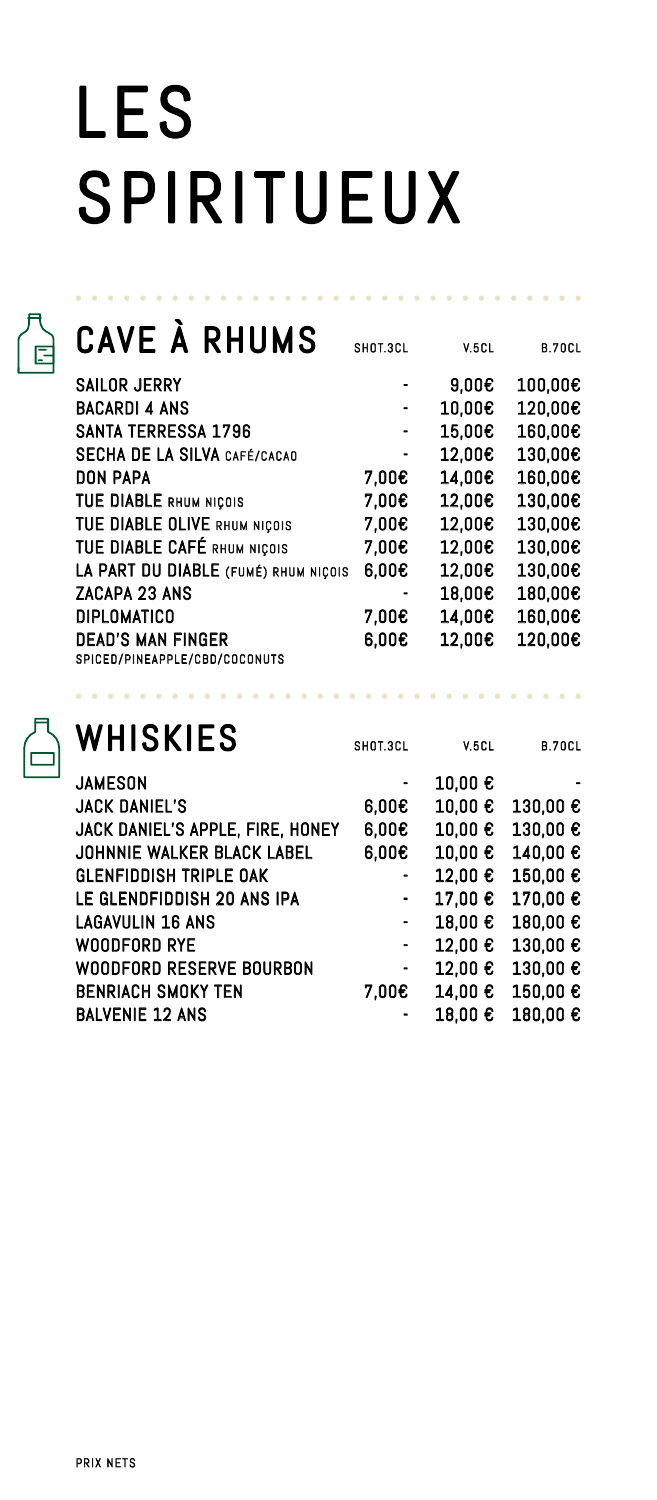|    | VODKAS                | SHOT.3CL | V.5CL  | <b>B.70CL</b> |
|----|-----------------------|----------|--------|---------------|
|    | ZUBROWKA BIALA        | 5,00€    | 9,00E  | 100,00€       |
|    | <b>GREYGOOSE</b>      | 6,00E    | 12,00€ | 160,00€       |
|    |                       |          |        |               |
|    | <b>TEQUILAS</b>       | SHOT.3CL | V.5CL  | <b>B.70CL</b> |
|    | EL JIMADOR REPOSADO   | 5,00E    | 9,00E  |               |
|    | MILAGRO SILVER        | 7,00€    | 14,00€ | 160,00€       |
|    | <b>PATRON SILVER</b>  | 7.00€    | 14,00€ | 180,00€       |
|    | <b>DON JULIO 1942</b> | 25,00€   | 35,00€ | 480,00€       |
|    | AVION REPOSADO        |          |        | 220,00€       |
| ft |                       |          |        |               |
|    | COGNACS               |          |        | <b>5CL</b>    |
|    | OTARD VSOP            |          |        | 9,00E         |

## **DIGESTIFS**

LIMONCELLO / GET 27 /MANZANITA / SAMBUCCA / 9,00€ GRAPPA / POIRE WILLIAMS / BAILEYS / AMARETTO / COINTREAU / CALVADOS / ARMAGNAC / JÄGERMEISTER / CHARTREUSE / LE TUE DIABLE CAFÉ / GRAND MARNIER

HENNESSY XO 25,00€